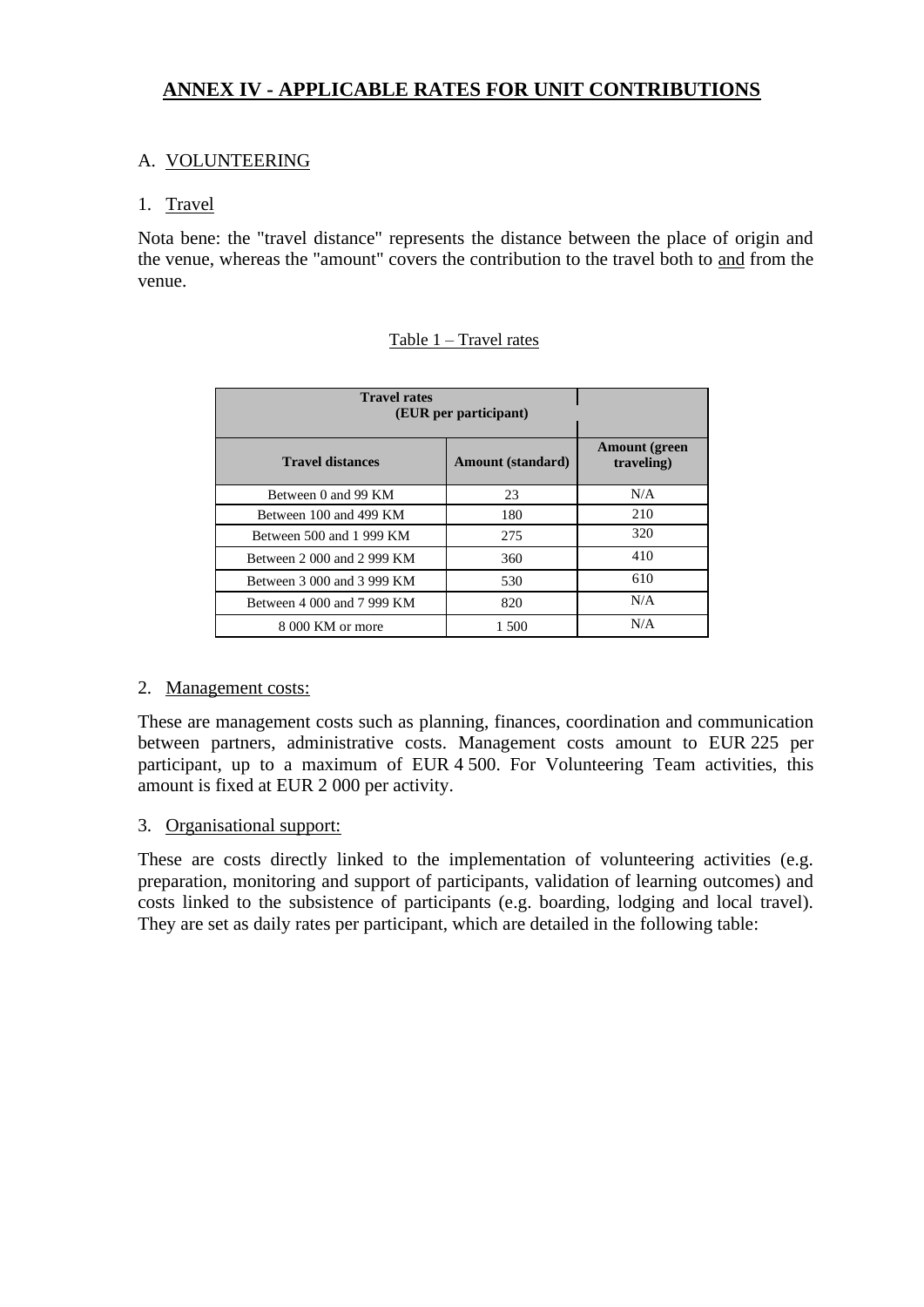| <b>Organisational Support - Activity Costs</b><br>(EUR per day) | <b>Volunteering</b> |
|-----------------------------------------------------------------|---------------------|
| Austria                                                         | 24                  |
| <b>Belgium</b>                                                  | 27                  |
| <b>Bulgaria</b>                                                 | 18                  |
| Croatia                                                         | 20                  |
| <b>Cyprus</b>                                                   | 22                  |
| <b>Czech Republic</b>                                           | 18                  |
| <b>Denmark</b>                                                  | 27                  |
| <b>Estonia</b>                                                  | 19                  |
| <b>Finland</b>                                                  | 27                  |
| <b>France</b>                                                   | 21                  |
| <b>Germany</b>                                                  | 24                  |
| <b>Greece</b>                                                   | 22                  |
| <b>Hungary</b>                                                  | 18                  |
| <b>Ireland</b>                                                  | 27                  |
| <b>Italy</b>                                                    | 22                  |
| Latvia                                                          | 20                  |
| Lithuania                                                       | 19                  |
| Luxembourg                                                      | 27                  |
| <b>Malta</b>                                                    | 23                  |
| <b>Netherlands</b>                                              | 27                  |
| Poland                                                          | 19                  |
| Portugal                                                        | 21                  |
| Romania                                                         | 18                  |
| Slovakia                                                        | 20                  |
| Slovenia                                                        | 21                  |
| <b>Spain</b>                                                    | 19                  |
| <b>Sweden</b>                                                   | 27                  |
| <b>North Macedonia</b>                                          | 16                  |
| <b>Iceland</b>                                                  | $27\,$              |
| Liechtenstein                                                   | 25                  |
| <b>Norway</b>                                                   | $27\,$              |
| <b>Turkey</b>                                                   | $18\,$              |
| Partner country neighbouring the EU                             | 16                  |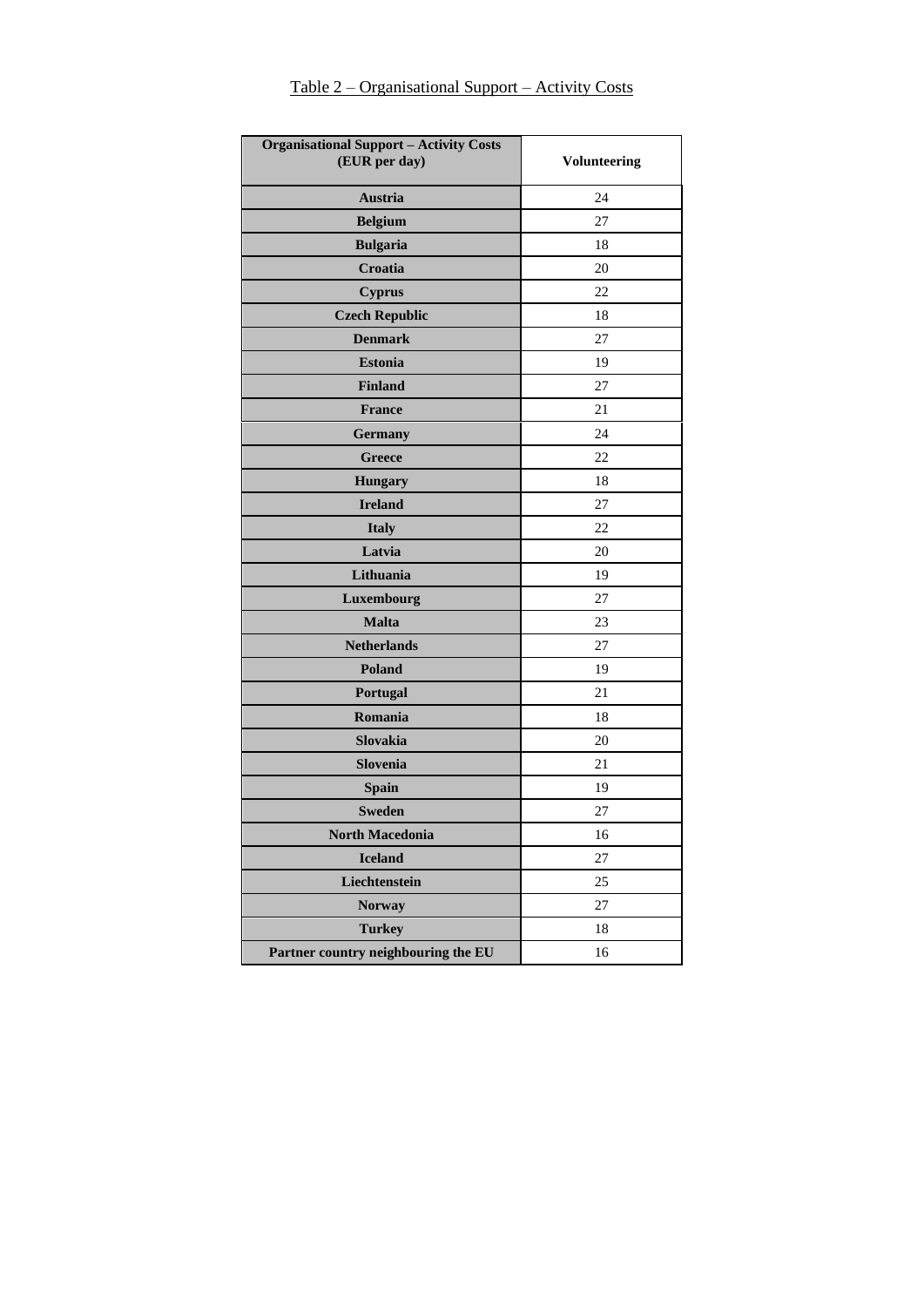# 4. Inclusion support

The following rates (set as daily rates per participant) are to be used for activities which include the participation of young people with fewer opportunities.

|                                     | <b>Inclusion Support</b> |  |
|-------------------------------------|--------------------------|--|
|                                     | (EUR per day)            |  |
|                                     |                          |  |
|                                     | <b>Volunteering</b>      |  |
| Austria                             | 8                        |  |
| <b>Belgium</b>                      | $\overline{9}$           |  |
| <b>Bulgaria</b>                     | $\sqrt{6}$               |  |
| Croatia                             | $\boldsymbol{7}$         |  |
| <b>Cyprus</b>                       | $\sqrt{ }$               |  |
| <b>Czech Republic</b>               | 6                        |  |
| <b>Denmark</b>                      | 9                        |  |
| <b>Estonia</b>                      | $\sqrt{6}$               |  |
| <b>Finland</b>                      | 9                        |  |
| <b>France</b>                       | $\boldsymbol{7}$         |  |
| Germany                             | $\,8\,$                  |  |
| <b>Greece</b>                       | $\boldsymbol{7}$         |  |
| <b>Hungary</b>                      | 6                        |  |
| <b>Ireland</b>                      | $\overline{9}$           |  |
| <b>Italy</b>                        | $\boldsymbol{7}$         |  |
| Latvia                              | $\boldsymbol{7}$         |  |
| Lithuania                           | $6\,$                    |  |
| Luxembourg                          | $\overline{9}$           |  |
| <b>Malta</b>                        | $\,8\,$                  |  |
| <b>Netherlands</b>                  | 9                        |  |
| Poland                              | $\sqrt{6}$               |  |
| Portugal                            | $\boldsymbol{7}$         |  |
| Romania                             | 6                        |  |
| Slovakia                            | 7                        |  |
| Slovenia                            | $\boldsymbol{7}$         |  |
| <b>Spain</b>                        | $\sqrt{6}$               |  |
| <b>Sweden</b>                       | $\overline{9}$           |  |
| North Macedonia                     | $\sqrt{5}$               |  |
| <b>Iceland</b>                      | $\boldsymbol{9}$         |  |
| Liechtenstein                       | $\,8\,$                  |  |
| <b>Norway</b>                       | $\boldsymbol{9}$         |  |
| <b>Turkey</b>                       | $\sqrt{6}$               |  |
| Partner country neighbouring the EU | $\sqrt{5}$               |  |

| Table 4 – Inclusion Support |
|-----------------------------|
|-----------------------------|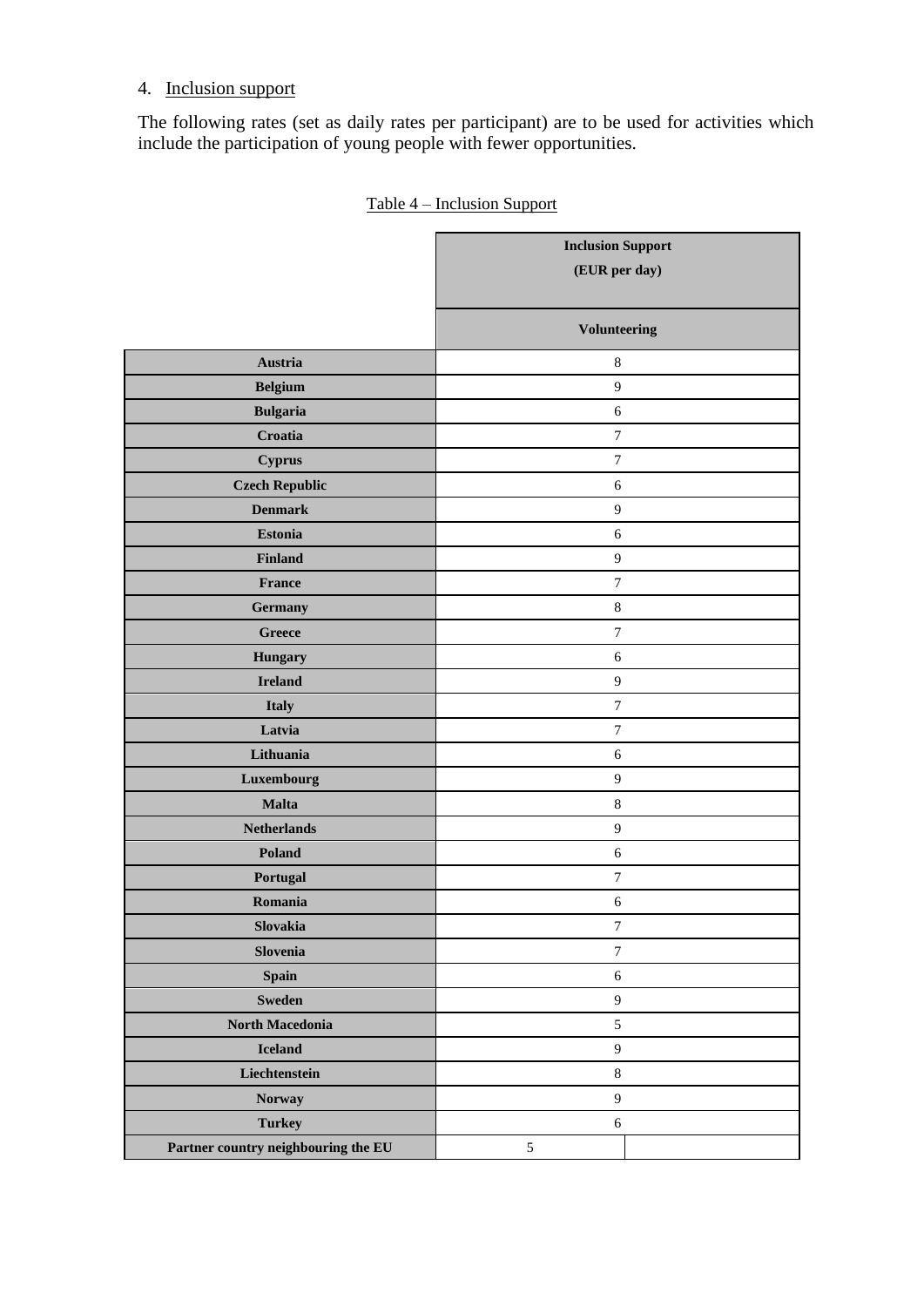# 5. Linguistic support:

This rate is applicable only for languages and/or levels not offered by the Online Linguistic Support: EUR 150 per participant

# 6. Pocket Money

This rate is only applicable to Volunteering activities.

Table 5 – Pocket Money for volunteers

|                                     | <b>Pocket Money</b><br>(EUR per day) |
|-------------------------------------|--------------------------------------|
|                                     | <b>Volunteering</b>                  |
| Austria                             | 5                                    |
| <b>Belgium</b>                      | $\overline{4}$                       |
| <b>Bulgaria</b>                     | $\overline{4}$                       |
| Croatia                             | 5                                    |
| <b>Cyprus</b>                       | 5                                    |
| <b>Czech Republic</b>               | 5                                    |
| <b>Denmark</b>                      | 6                                    |
| <b>Estonia</b>                      | 4                                    |
| <b>Finland</b>                      | 5                                    |
| <b>France</b>                       | 6                                    |
| <b>Germany</b>                      | 5                                    |
| <b>Greece</b>                       | 5                                    |
| <b>Hungary</b>                      | 5                                    |
| <b>Ireland</b>                      | 6                                    |
| <b>Italy</b>                        | 5                                    |
| Latvia                              | $\overline{4}$                       |
| Lithuania                           | 4                                    |
| Luxembourg                          | 5                                    |
| <b>Malta</b>                        | 5                                    |
| <b>Netherlands</b>                  | 5                                    |
| Poland                              | $\overline{4}$                       |
| Portugal                            | 5                                    |
| Romania                             | 3                                    |
| Slovakia                            | 5                                    |
| Slovenia                            | 4                                    |
| <b>Spain</b>                        | 5                                    |
| <b>Sweden</b>                       | 5                                    |
| <b>North Macedonia</b>              | 3                                    |
| <b>Iceland</b>                      | 6                                    |
| Liechtenstein                       | 6                                    |
| <b>Norway</b>                       | 6                                    |
| <b>Turkey</b>                       | $\overline{4}$                       |
| Partner country neighbouring the EU | 3                                    |